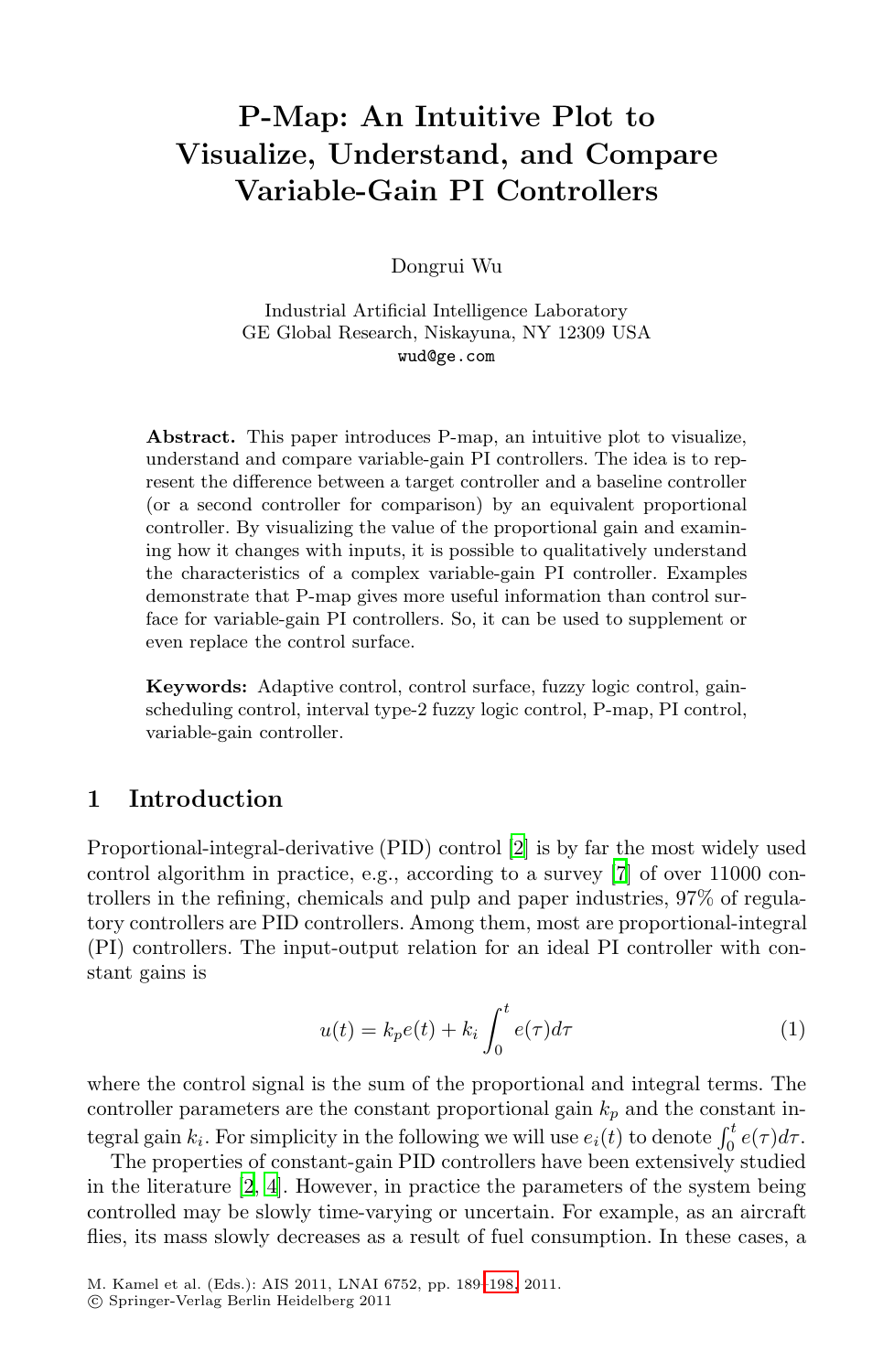variable-gain controller, whose gains are different at different operational conditions, may be preferred over a constant-gain controller. This is the motivation of gain scheduling control [\[1](#page-8-3), [8,](#page-8-4) [11\]](#page-9-1), or more generally, adaptive control [\[3,](#page-8-5) [18](#page-9-2)]. The input-output relation for a variable-gain PI controller may be expressed as

$$
u(t) = k_p(e(t), e_i(t)) \cdot e(t) + k_i(e(t), e_i(t)) \cdot e_i(t)
$$
\n(2)

In this paper we assume the variable gains  $k_p$  and  $k_i$  are functions of  $e(t)$  and  $e_i(t)$  only. However, the P-map method can also be applied when  $k_p$  and  $k_i$ involve other variables.

Fuzzy logic systems [\[5,](#page-8-6) [9](#page-8-7), [12,](#page-9-3) [14](#page-9-4), [16,](#page-9-5) [19](#page-9-6)], especially the TSK model [\[15](#page-9-7), [17,](#page-9-8) [19,](#page-9-6) [22,](#page-9-9) [23\]](#page-9-10), are frequently used to implement PI controllers. Except in very special cases [\[15\]](#page-9-7), a fuzzy logic controller (FLC) implements a variable-gain PI control law, where the gains  $k_p(e(t), e_i(t))$  and  $k_i(e(t), e_i(t))$  change with the inputs. Frequently people use optimization algorithms to tune the parameters of the FLCs [\[6](#page-8-8), [13,](#page-9-11) [22](#page-9-9), [23\]](#page-9-10). Though the resulting FLCs usually have good performance, it is difficult to understand their characteristics and hence how the performance is achieved.

Traditionally people use control surface to visualize the relationship between  $u(t)$  and its inputs,  $e(t)$  and  $e_i(t)$ . An exemplar control surface is shown in the bottom left part of Fig. [1.](#page-5-0) However, the control surface only gives the user some rough ideas about the controller, e.g., complexity, continuity, smoothness, monotonicity, etc. It is difficult to estimate the control performance from only the control surface. On the other hand, the control systems literature  $[2, 4]$  $[2, 4]$  $[2, 4]$  $[2, 4]$  has qualitatively documented the relationship between control performance and PI gains. So, it would be easier to estimate the control performance of a variablegain PI controller if we can visualize the change of the PI gains with respect to the inputs. This paper proposes such a visualization method called P-map and illustrates how to use it to understand the characteristics of an FLC and to compare the difference between type-1 (T1) and interval type-2 (IT2) FLCs. Examples show that P-map can be used to supplement or even replace the control surface.

The rest of this paper is organized as follows: Section [2](#page-1-0) presents the theory on P-map. Section [3](#page-3-0) provides illustrative examples on how to use P-map to understand the characteristics of an FLC and to compare the difference between two FLCs. Finally, Section [4](#page-8-9) draws conclusions.

## <span id="page-1-0"></span>**2 P-Map: Theory**

The effects of changing a proportional gain or an integral gain individually in a PI or PID controller is well-known in the literature [\[2](#page-8-0), [4\]](#page-8-2). Generally, a larger  $k_p$  typically means faster response and shorter rising time, but an excessively large k*<sup>p</sup>* may also lead to larger overshoot, longer settling time, and potential oscillations and process instability. A larger  $k_i$  implies steady state errors are eliminated more quickly; however, there may be larger overshoot.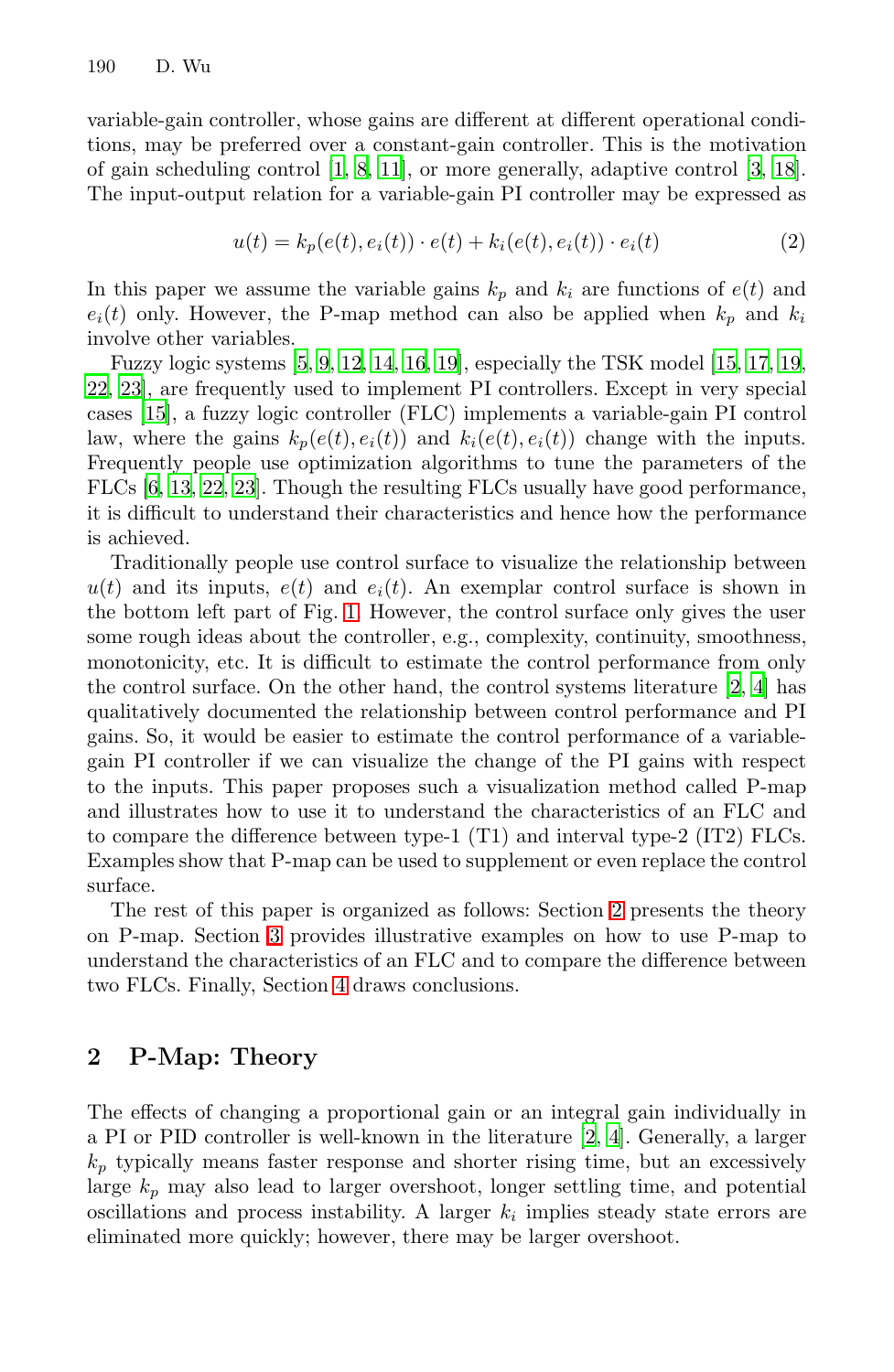However, if  $k_p$  and  $k_i$  are varied simultaneously, then their effects are intercorrelated and it is difficult to predict the control performance. So, if we can represent a variable-gain PI controller by a proportional controller only, then it is much easier to understand its characteristics. This is the essential idea of P-map, which is a method to understand the characteristics of a variable-gain PI controller or to compare the difference of two PI controllers using an equivalent proportional gain k*p*.

To construct the P-map, we first need to identify a baseline controller for comparison. Next we introduce two methods to obtain the baseline controller, depending on the context of application.

#### **2.1 P-Map for Understanding a Variable-Gain PI Controller**

To use P-map for understanding a variable-gain PI controller  $u(t)$ , we need to construct a baseline constant-gain PI controller

$$
u_0(t) = k_{p,0}e(t) + k_{i,0}e_i(t)
$$
\n(3)

from  $u(t)$ . There may be different ways to construct  $k_{p,0}$  and  $k_{i,0}$ . In this paper we use a least squares approach to fit a plane for  $u(t)$ : we first obtain n samples  ${e(t), e_i(t), u(t)}$  from the controller  $u(t)$ , and then use the least squares method to fit a linear model

$$
u(t) = k_{p,0}e(t) + k_{i,0}e_i(t) + \epsilon(e(t), e_i(t))
$$
\n(4)

Clearly,

$$
u(t) = u_0(t) + \epsilon(e(t), e_i(t))
$$
\n<sup>(5)</sup>

where  $e(e(t), e_i(t))$  is the difference (residual) between the variable-gain PI controller and the baseline constant-gain PI controller.  $\epsilon(e(t), e_i(t))$  can be visualized by the difference between the control surfaces of  $u(t)$  and  $u_0(t)$ , as shown in the bottom left part of Fig. [2.](#page-6-0)

P-map is used to better visualize and understand the effect of  $\epsilon(e(t), e_i(t))$ . As the relationship between the proportional gain and the performance of a PI controller is well-known, we want to represent  $\epsilon(e(t), e_i(t))$  by a variable-gain proportional controller, i.e.,

$$
\epsilon(e(t), e_i(t)) = k_p'(e(t), e_i(t)) \cdot e(t)
$$
\n(6)

In other words, the proportional gain in the P-map is computed as

<span id="page-2-0"></span>
$$
k'_{p}(e(t), e_{i}(t)) = \frac{\epsilon(e(t), e_{i}(t))}{e(t)}
$$
\n(7)

P-map is then used to visualize how  $k'_{p}(e(t), e_i(t))$  changes with  $e(t)$  and  $e_i(t)$ and hence to understand the characteristics of the variable-gain PI controller. Two illustrative examples are shown in Section [3.](#page-3-0)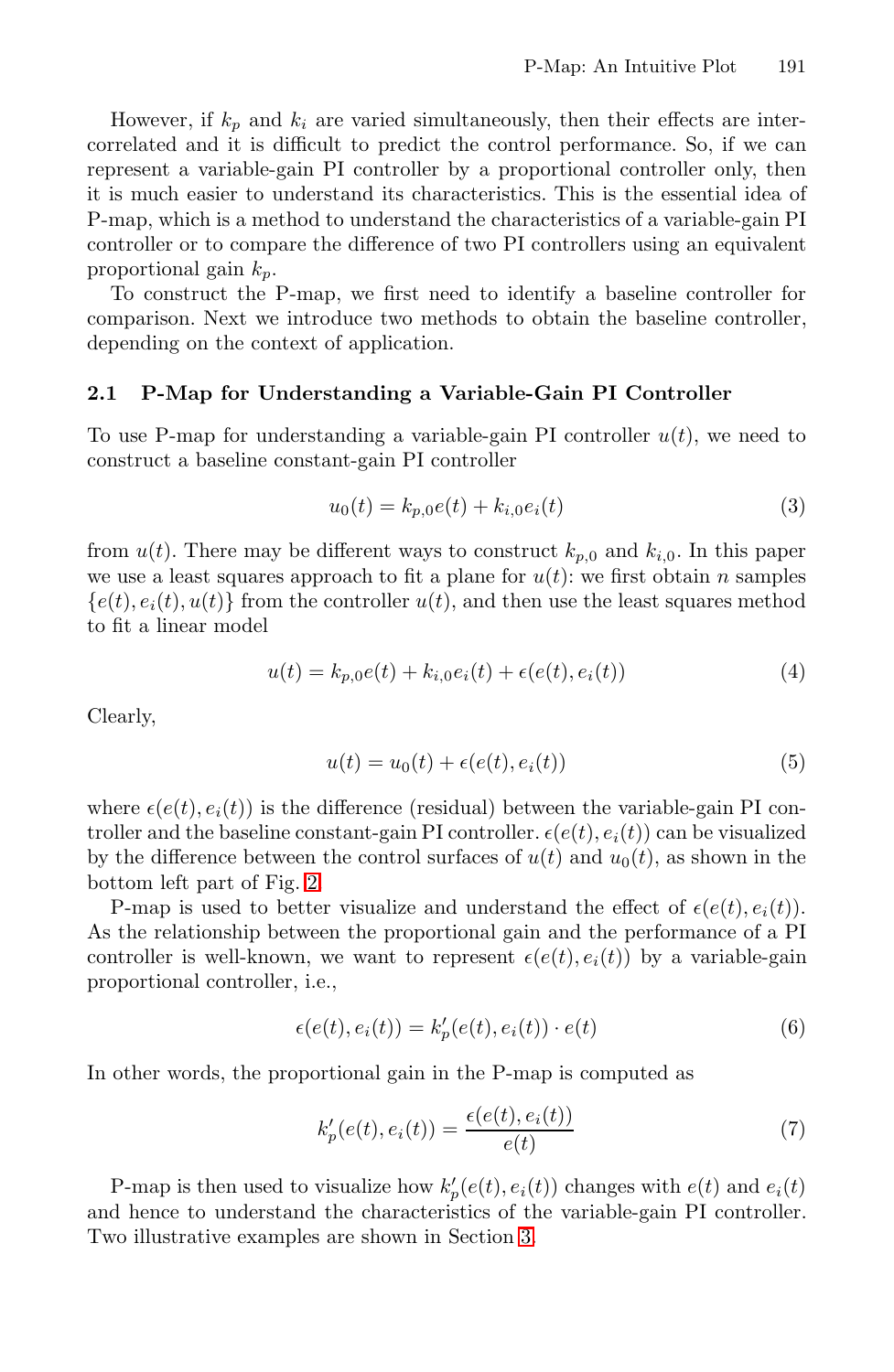#### **2.2 P-Map for Comparing Two PI Controllers**

To use P-map for comparing a variable-gain PI controller  $u_2(t)$  against another PI controller  $u_1(t)$ ,  $u_1(t)$  is used as the baseline controller. We then compute the difference between  $u_2(t)$  and  $u_1(t)$ , i.e.,

$$
\epsilon(e(t), e_i(t)) = u_2(t) - u_1(t)
$$
\n(8)

 $\epsilon(e(t), e_i(t))$  can be visualized by the difference between the control surfaces of  $u_2(t)$  and  $u_1(t)$ , as shown in the left part of Fig. [3.](#page-7-0) However, P-map is a better visualization method, as demonstrated in the next section. The proportional gain in the P-map is again computed by [\(7\)](#page-2-0). An example will be shown in Section [3.](#page-3-0)

#### **2.3 Discussions**

Observe from [\(7\)](#page-2-0) that the equivalent gain  $k'_{p}(e(t), e_i(t))$  cannot be computed when  $e(t)$  equals 0, and also there may be numerical instabilities when  $|e(t)|$  is very close to 0. This is a limitation of the P-map. However, it only concerns with a very small area in the P-map and does not affect the global understanding of the characteristics of a controller.

In this section we have introduced P-map for variable-gain PI controllers. However, P-map can also be applied to variable-gain proportional and PD controllers. For variable-gain proportional controllers, the P-map becomes a curve instead of a plane. P-map can also be computed for PID controllers; however, for visualization we need to plot the P-map in 4-dimensional space, which is difficult. But this is not a unique limitation for the P-map because we have difficulty plotting the control surface of a PID controller in 4-dimensional space too. If a good visualization method for the control surface of a PID controller can be developed, then it can be applied to the P-map, too, and the advantages of the P-map over the control surface can again be demonstrated.

In practice we may implement a PI controller as [\[10](#page-9-12), [22](#page-9-9), [23](#page-9-10)]

$$
\dot{u}(t) = k_p(\dot{e}(t), e(t)) \cdot \dot{e}(t) + k_i(\dot{e}(t), e(t)) \cdot e(t)
$$
\n(9)

where  $\dot{u}(t)$  is the change in control signal, and  $\dot{e}(t)$  is the change in feedback error. For this implementation we compute the proportional gain in P-map as

<span id="page-3-1"></span>
$$
k'_{p}(\dot{e}(t), e(t)) = \frac{\epsilon(\dot{e}(t), e(t))}{\dot{e}(t)}
$$
\n(10)

where  $\epsilon(\dot{e}(t), e(t))$  is the difference between the control surfaces of a variable-gain PI controller and a baseline controller.

### <span id="page-3-0"></span>**3 P-Map: Examples**

In this section we show how P-map can be used for understanding the characteristics of FLCs and also comparing difference FLCs. First, the realization of the FLCs is introduced.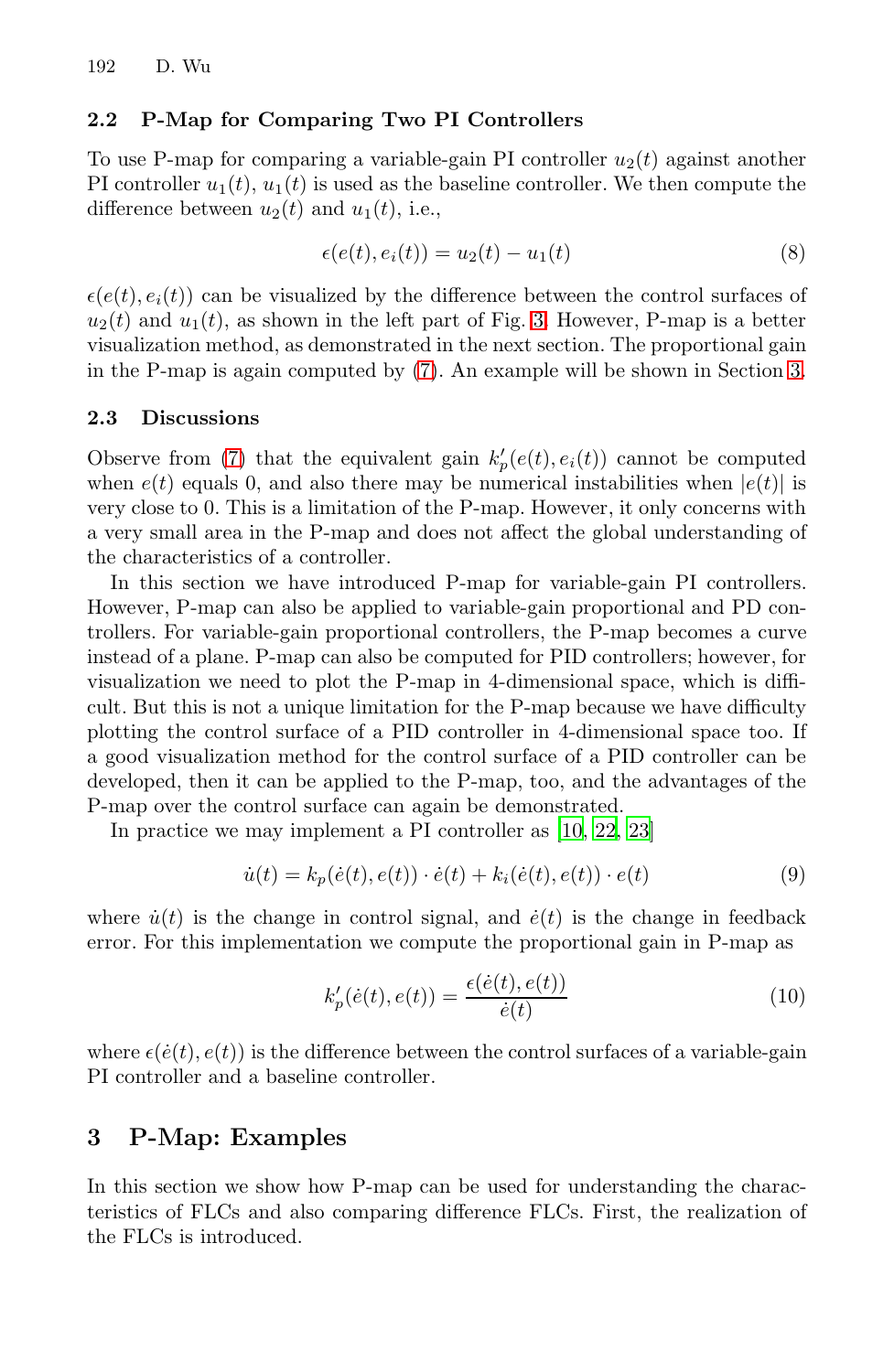#### **3.1 Configurations of the FLCs**

In this section fuzzy PI controllers are realized in the form of [\(9\)](#page-3-1). A typical rulebase may include rules in the form of

IF 
$$
\dot{e}(t)
$$
 is  $\dot{E}_n$  and  $e(t)$  is  $E_n$ , Then  $\dot{u}(t)$  is  $y_n$  (11)

where  $\dot{E}_n$  and  $E_n$  are fuzzy sets, and  $y_n$  is a crisp number.

#### **3.2 Example 1: Constant-Gain T1 Fuzzy PI Controller**

A T1 FLC with rules in [\(11\)](#page-4-0) implements the constant-gain PI controller in [\(9\)](#page-3-1) if [\[15\]](#page-9-7):

- 1. Triangular T1 FSs are used for input membership function (MFs)  $E_i$  and  $E_i$ , and they are constructed in such a way that for any input the firing levels of all MFs add to 1; and,
- 2. The consequents of the rules are crisp numbers defined as

<span id="page-4-0"></span>
$$
y_n = k_p \dot{e}_n + k_i e_n \tag{12}
$$

where  $\dot{e}_n$  and  $e_n$  are apexes of the antecedent T1 MFs.

An example of such a T1 FLC is shown in the first row of Fig. [1.](#page-5-0) The apexes of both  $\dot{E}_1$  and  $E_1$  are at  $-1$ , and the apexes of both  $\dot{E}_2$  and  $E_2$  are at 1. The four rules are:

IF 
$$
\dot{e}(t)
$$
 is  $\dot{E}_1$  and  $e(t)$  is  $E_1$ , Then  $\dot{u}(t)$  is  $-k_p - k_i$   
\nIF  $\dot{e}(t)$  is  $\dot{E}_1$  and  $e(t)$  is  $E_2$ , Then  $\dot{u}(t)$  is  $-k_p + k_i$   
\nIF  $\dot{e}(t)$  is  $\dot{E}_2$  and  $e(t)$  is  $E_1$ , Then  $\dot{u}(t)$  is  $k_p - k_i$   
\nIF  $\dot{e}(t)$  is  $\dot{E}_2$  and  $e(t)$  is  $E_2$ , Then  $\dot{u}(t)$  is  $k_p + k_i$ 

 $k_p = 2.086$  and  $k_i = 0.2063$  are used in this example, and the rulebase is given in Table [1.](#page-4-1)

**Table 1.** Rulebase and consequents of the T1 FLC shown in Fig. [1.](#page-5-0)

<span id="page-4-1"></span>

|       | $E_{1}$   | E2      |
|-------|-----------|---------|
| $E_1$ | $-2.2923$ | –1.8797 |
| E2    | 1.8797    | 2.2923  |

The control surface of the constant gain T1 fuzzy PI controller is shown in the bottom left part of Fig. [1.](#page-5-0) Observe that it is perfectly linear, as suggested by the theoretical results in [\[15](#page-9-7)]. The corresponding P-map is shown in the bottom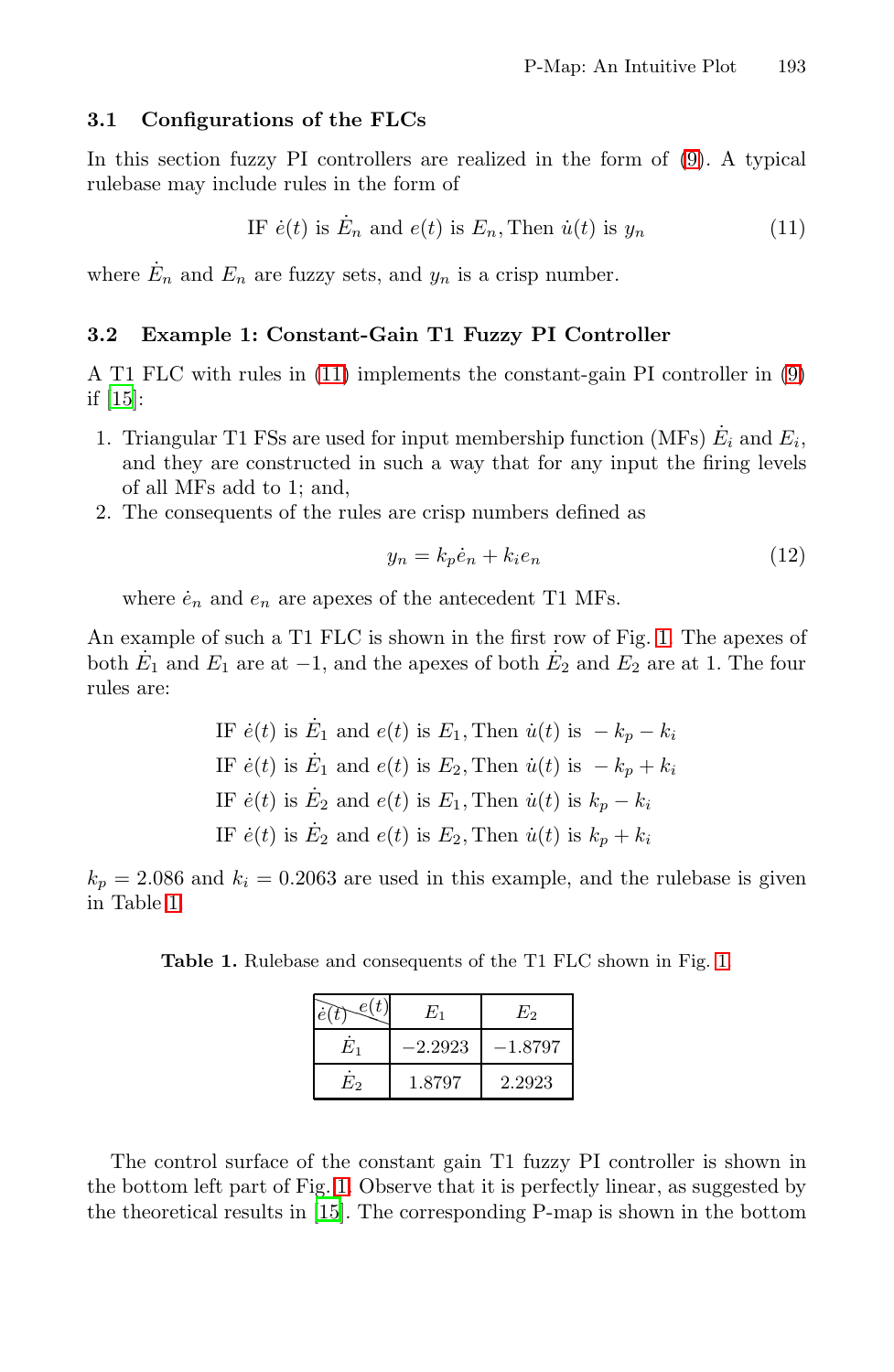

<span id="page-5-0"></span>**Fig. 1.** MFs, control surface, and P-map for the constant-gain T1 FLC in Example 1.

right part of Fig. [1.](#page-5-0) The least squares method found the baseline constant-gain PI controller to be  $\dot{u}_0(t)=2.086 \dot{e}(t)+0.2063 e(t)$ , identical to the T1 FLC. As a result,  $k'_{p}(e(t), e(t)) = 0$  for  $\forall e(t)$  and  $\forall e(t)$ , as indicated in the P-map. So, both the control surface and the P-map show that the T1 fuzzy PI controller is linear.

In summary, the control surface and the P-map are equally good at showing the characteristics of linear PI controllers.

#### **3.3 Example 2: Variable-Gain IT2 Fuzzy PI Controller**

In this example, a variable-gain IT2 fuzzy PI controller is obtained from the constant-gain T1 fuzzy PI controller in Example 1 by introducing footprint of uncertainties (FOUs) [\[14](#page-9-4), [22](#page-9-9)] to the T1 MFs, as shown in the first row of Fig. [2.](#page-6-0) For simplicity symmetrical FOUs are used, and the four IT2 FSs have the same amount of FOU. The corresponding rulebase is shown in Table [2.](#page-7-1) Observe that it is essentially the same as the rulebase in Table [1,](#page-4-1) except that IT2 FSs are used to replace the T1 FSs in Example 1.

Observe from the bottom left part of Fig. [2](#page-6-0) that the control surface of the variable-gain IT2 FLC is nonlinear and non-monotonic. However, it is difficult to infer the performance of the IT2 FLC from it. To construct the P-map, the baseline PI controller was found to be  $\dot{u}_0(t)=1.2001 \dot{e}(t)+0.1602 e(t)$ , and the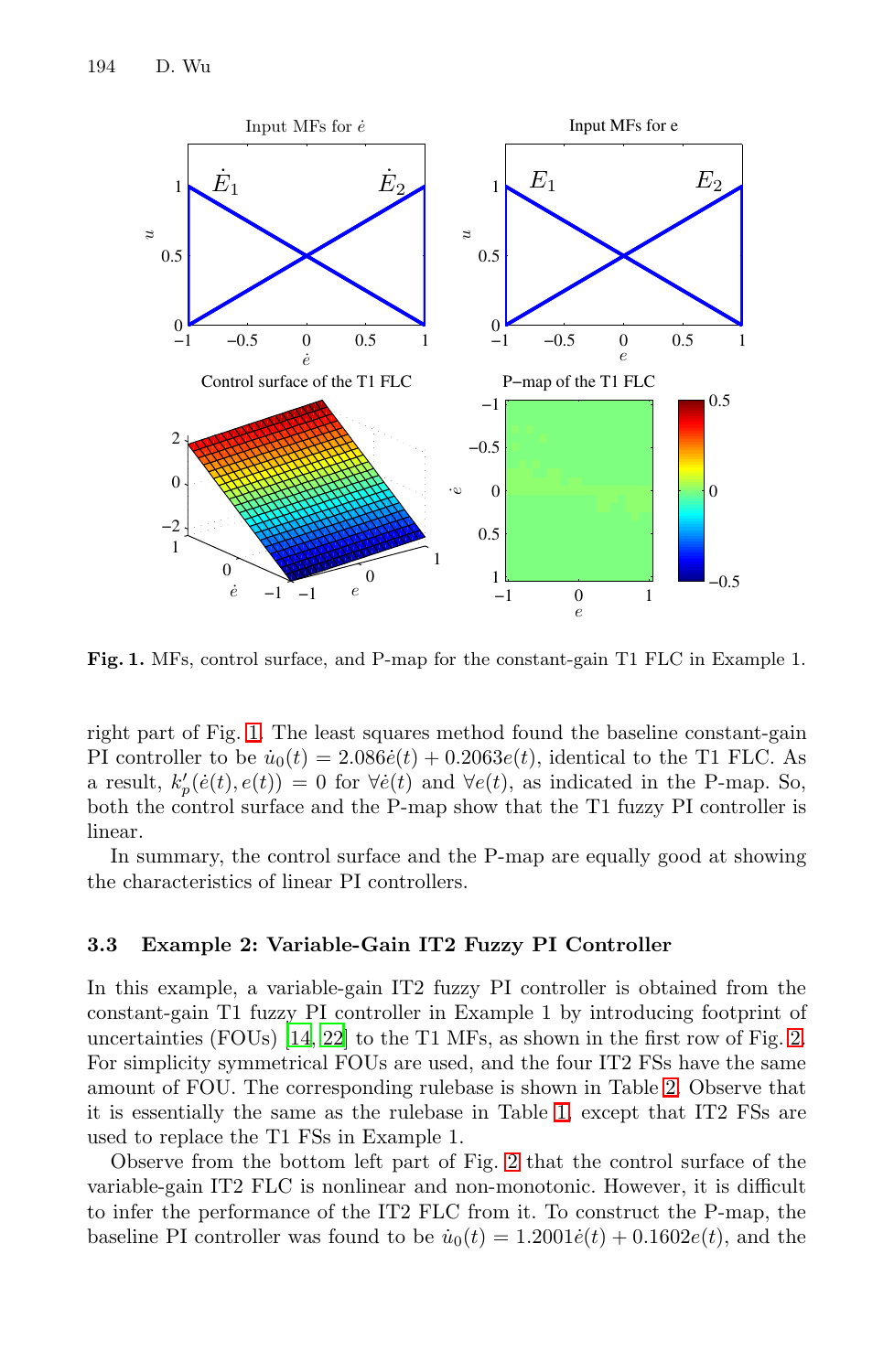

<span id="page-6-0"></span>**Fig. 2.** MFs, control surface, and P-map for the variable-gain IT2 FLC in Example 2

corresponding P-map is shown in the bottom right part of Fig. [2.](#page-6-0) Notice that both  $k_p$  and  $k_i$  in the baseline PI controller are smaller than those in Example 1, which confirmed the finding in [\[24](#page-9-13)], i.e., generally introducing FOUs to a T1 FLC results a slower IT2 FLC. Observe also from the P-map that:

- 1. The IT2 fuzzy PI controller is nonlinear, as the proportional gain in the P-map is not a constant. However, unlike the control surface, it is difficult to observe from the P-map whether the control law is monotonic. But this is not important as the monotonicity of a controller is not used very often in control practice.
- 2. When  $| \dot{e}(t) | \rightarrow 0$  and  $| e(t) | \rightarrow 0$ ,  $k'_p(\dot{e}(t), e(t)) < 0$ , i.e., compared with the baseline linear controller  $\dot{u}_0(t)=1.2001 \dot{e}(t)+0.1602 e(t)$ , the IT2 FLC has a smaller proportional gain near the steady-state; so, it implements a gentler control law near the steady-state, which helps eliminate oscillations. This is difficult to be observed from the control surface.
- 3. When  $|e(t)|$  becomes large,  $k'_{p}(\dot{e}(t), e(t))$  increases. So, compared with the baseline linear controller  $\dot{u}_0(t)=1.2001 \dot{e}(t)+0.1602 e(t)$ , the IT2 FLC has a larger proportional gain when the error is large. Consequently, it implements a faster control law when the current plant state is far away from the setpoint, which helps reduce rising time. Again, this is difficult to be observed from the control surface.

In summary, in this example the P-map gives us more useful information about the characteristics of the IT2 FLC than the control surface.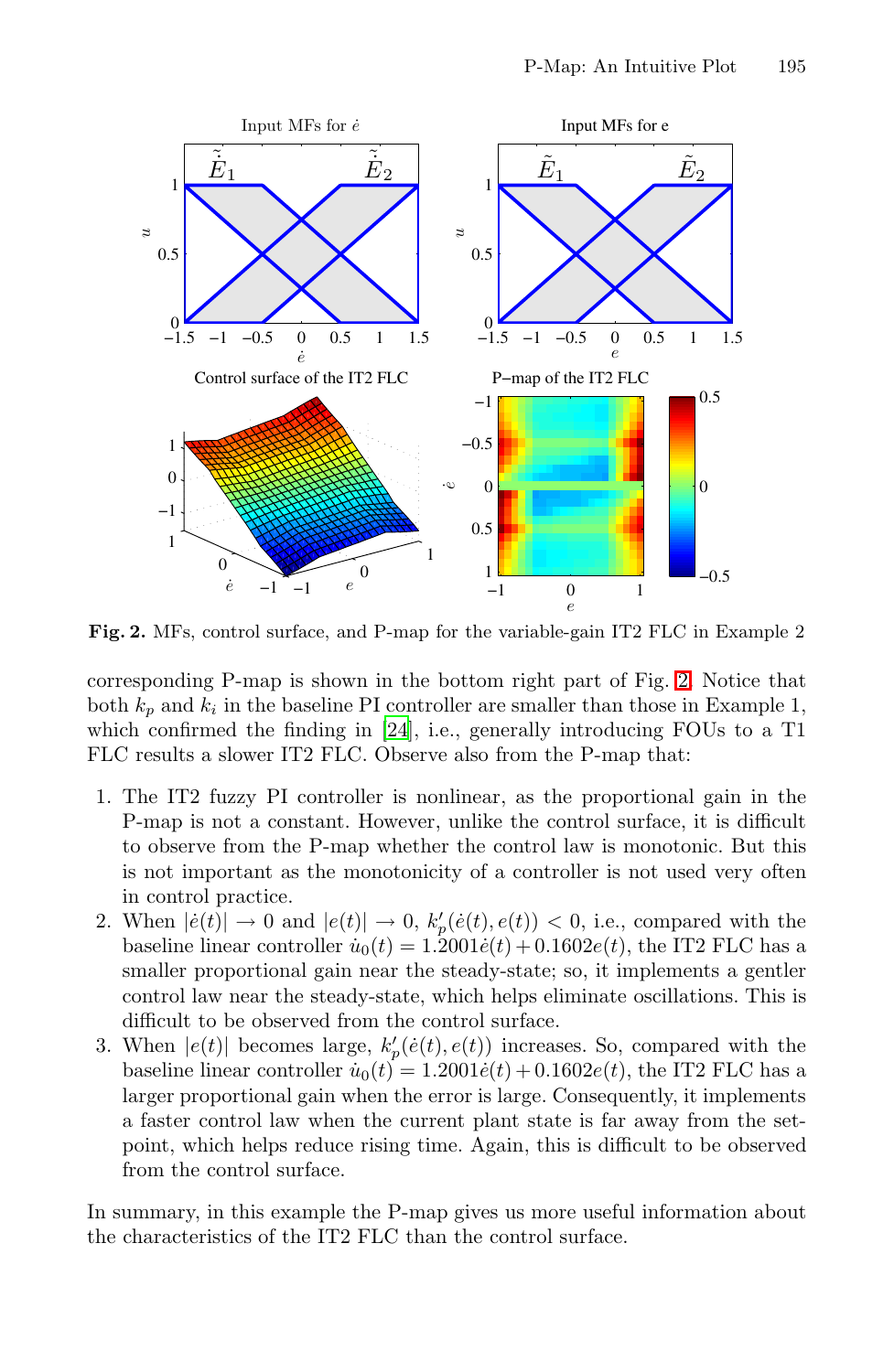<span id="page-7-1"></span>

|    | E1        | E2      |
|----|-----------|---------|
| н. | $-2.2923$ | –1.8797 |
| Ŀ2 | 1.8797    | 2.2923  |

**Table 2.** Rulebase and consequents of the IT2 FLC shown in Fig. [2.](#page-6-0)



<span id="page-7-0"></span>**Fig. 3.** Difference between the two control surfaces in Examples 2 and 1, and the corresponding P-map

#### **3.4 Example 3: Comparing Two Fuzzy PI controllers**

T1 and IT2 FLCs are fundamentally different. In [\[21\]](#page-9-14) we showed that an IT2 FLC can output control signals that cannot be implemented by a T1 FLC. In [\[20\]](#page-9-15) we further showed that an IT2 FLC cannot be implemented by traditionally T1 FLCs. In [\[24\]](#page-9-13) we derived the closed-form equivalent PI gains of the IT2 FLC introduced in Example 2 for the input domain near the steady-state  $(|e(t)| \rightarrow 0$ and  $|\dot{e}(t)| \rightarrow 0$ , and we observed that the equivalent PI gains are smaller than those in the baseline T1 FLC in Example 1; however, it is difficult to perform similar analysis for input domains far away from the steady-state.

In this example we show how P-map can be used to quantitatively compare the two FLCs in Examples 1 and 2 in the entire input domain. First we show the difference between the IT2 FLC control surface and the T1 FLC control surface in the left part of Fig. [3.](#page-7-0) We can observe that the difference is nonlinear and non-monotonic, but it is difficult to discover other useful information. However, from the P-map in the right part of Fig. [3,](#page-7-0) we can observe that<sup>[1](#page-7-2)</sup>:

<span id="page-7-2"></span>Note that the following observations are specific for the T1 FLC introduced in Example 1 and the IT2 FLC introduced in Example 2. They may not be generic for all T1 and IT2 FLCs. However, for each new pair of T1 and IT2 FLCs, we can always use the P-map to discover their specific differences.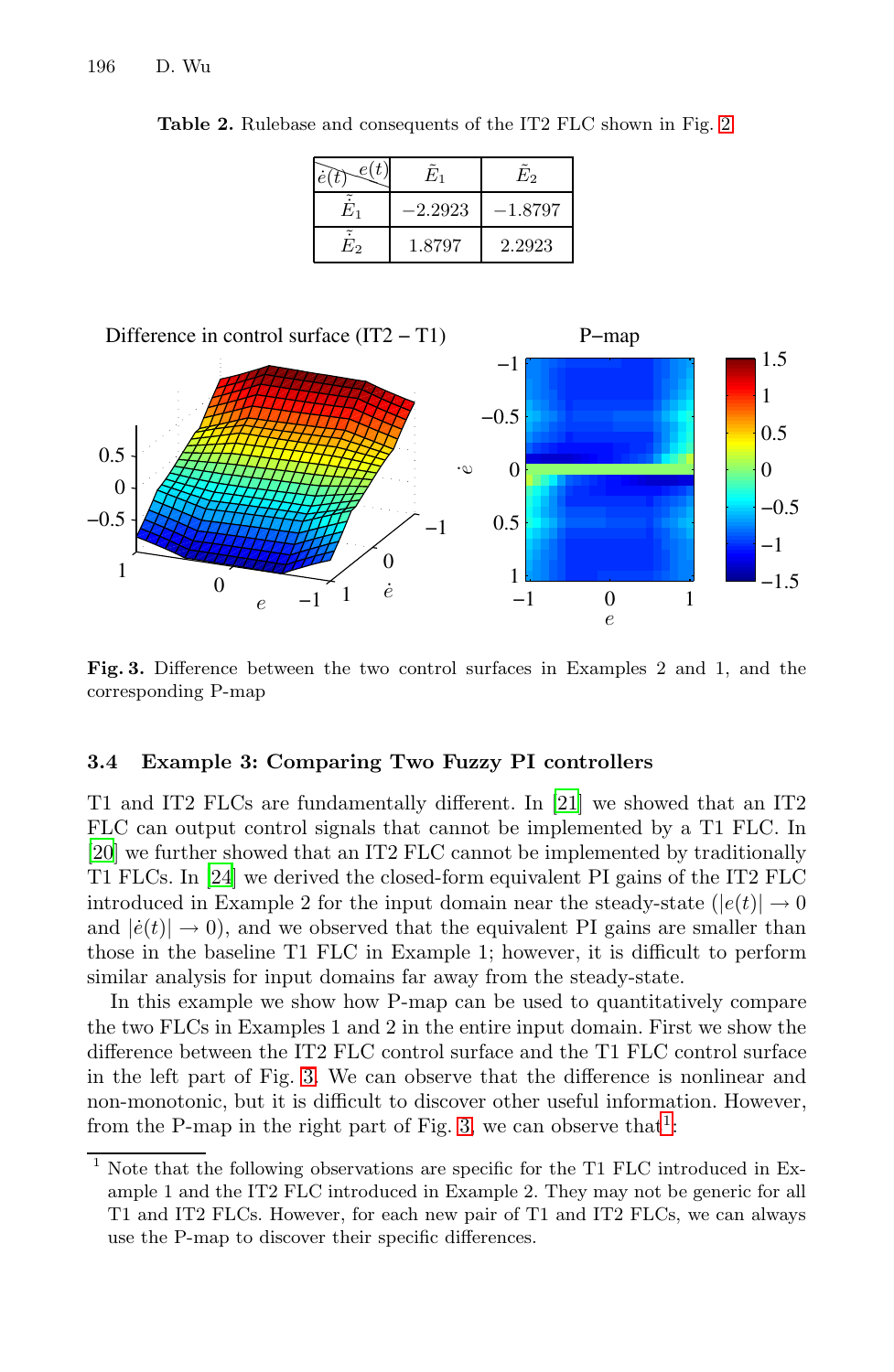- 1. The difference is nonlinear, as the proportional gain in the P-map is not a constant.
- 2. Most part of the P-map is smaller than zero; so, generally the IT2 FLC introduced in Example 2 has a smaller proportional gain than the T1 FLC introduced in Example 1. This may result in less oscillation, but also slower response.
- 3. When  $|e(t)|$  gets larger, the value in P-map approaches 0, i.e., the difference between the IT2 FLC and the T1 FLC becomes smaller.

In summary, in this example the P-map gives us more useful information about the difference between the two FLCs than the control surface.

# <span id="page-8-9"></span>**4 Conclusions**

In this paper we have introduced P-map, which is an intuitive plot to visualize, understand and compare variable-gain PI controllers. The idea is to represent the difference between a target PI controller and a baseline PI controller (or a second PI controller for comparison) using an equivalent proportional controller. By visualizing the value of the proportional gain and examining how it changes with inputs, we can qualitatively understand the characteristics of a complex variable-gain PI controller. As demonstrated by three examples, P-map gives more useful information than control surface for variable-gain PI controllers. So, it can be used to supplement or even replace control surface.

# **References**

- <span id="page-8-3"></span>1. Apkarian, P., Adams, R.J.: Advanced gain-scheduling techniques for uncertain systems. IEEE Trans. on Control Systems Technology 6(1), 21–32 (1998)
- <span id="page-8-0"></span>2. Astrom, K.J., Murray, R.M.: Feedback Systems. Princeton University Press, Princeton (2008)
- <span id="page-8-5"></span>3. Astrom, K.J., Wittenmark, B.: Adaptive Control, 2nd edn. Addison-Wesley Longman Publishing Co., Inc., Boston (1994)
- <span id="page-8-2"></span>4. Astrom, K., Hagglund, T.: Advanced PID Control. ISA Press (2006)
- <span id="page-8-6"></span>5. Bonivento, C., Rovatti, R., Fantuzzi, C.: Fuzzy Logic Control: Advances in Methodology. In: Proc. Int'l Summer School, Ferrara, Italy (16-20, 1998)
- <span id="page-8-8"></span>6. Cazarez-Castro, N.R., Aguilar, L.T., Castillo, O.: Fuzzy logic control with genetic membership function parameters optimization for the output regulation of a servomechanism with nonlinear backlash. Journal of Expert Systems with Applications 37(6), 4368–4378 (2010)
- <span id="page-8-1"></span>7. Desborough, L., Miller, R.: Increasing customer value of industrial control performance monitoringhoneywells experience. In: Proc. 6th Int. Conf. on Chemical Process Control, Tucson, AZ, pp. 172–192 (2001)
- <span id="page-8-4"></span>8. Driankov, D.: Fuzzy gain scheduling. In: Bonivento, C., Fantuzzi, C., Rovatti, R. (eds.) Fuzzy Logic Control: Advances in Methodology, pp. 111–148. World Scientific, Singapore (1998)
- <span id="page-8-7"></span>9. Driankov, J., Hellendoorn, H., Reinfrant, M.: An Introduction to Fuzzy Control. Prentice-Hall, NY (1993)